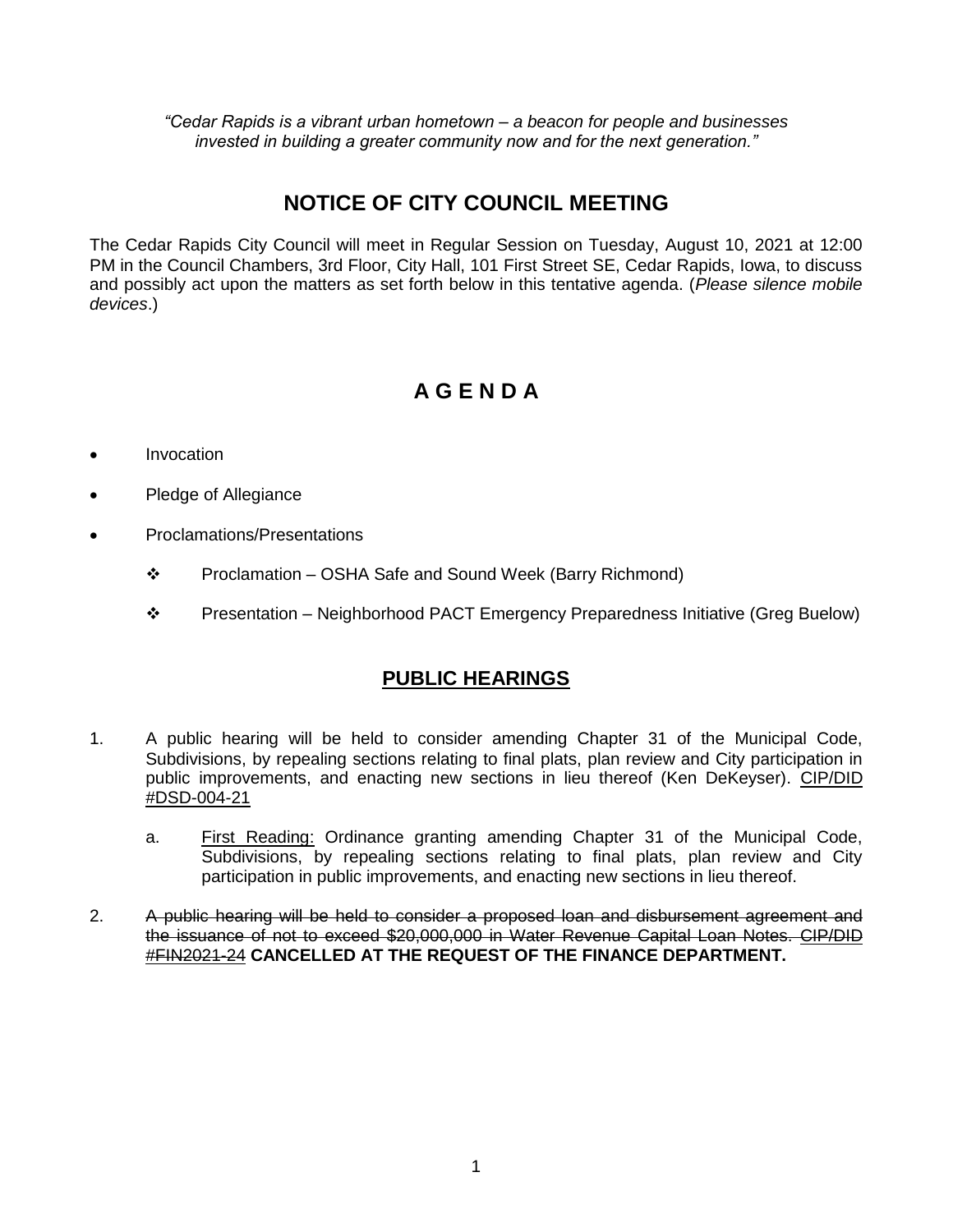- 3. A public hearing will be held to consider the proposed Amendment No. 1 to the Urban Renewal Plan for the American Prairie Urban Renewal Area (Caleb Mason). CIP/DID #TIF-0049-2020
	- a. Resolution approving Amendment No. 1 to the Urban Renewal Plan for the American Prairie Urban Renewal Area.
	- b. First Reading: Ordinance amending Ordinance No. 048-20 relating to the collection of tax increments within the American Prairie Urban Renewal Area.
- 4. A public hearing will be held to consider the proposed Amendment No. 3 to the Urban Renewal Plan for the Commerce Park Urban Renewal Area (Caleb Mason). CIP/DID #TIF-0021-2018
	- a. Resolution approving Amendment No. 3 to the Urban Renewal Plan for the Commerce Park Urban Renewal Area.
	- b. First Reading: Ordinance amending Ordinance No. 026-19 relating to the collection of tax increments within the Commerce Park Urban Renewal Area.
- 5. A public hearing will be held to consider the vacation and disposition of public ways and grounds for a 0.023-acre parcel of City-owned right-of-way southwesterly of and adjacent to 77 15th Avenue SW as requested by Jeff and Cindy Mumm, LLC (Rita Rasmussen). CIP/DID #ROWV-032156-2021
	- a. First and possible Second and Third Readings: Ordinance vacating public ways and grounds for a 0.023-acre parcel of City-owned right-of-way southwesterly of and adjacent to 77 15th Avenue SW as requested by Jeff and Cindy Mumm, LLC.
	- b. Resolution authorizing the disposition of a 0.023-acre parcel of City-owned right-of-way southwesterly of and adjacent to 77 15th Avenue SW as requested by Jeff and Cindy Mumm, LLC.
- 6. A public hearing will be held to consider the disposition of City-owned property at 816 Ellis Boulevard NW (Seth Gunnerson). CIP/DID #DISP-0038-2021
	- a. Resolution authorizing the disposition of City-owned property at 816 Ellis Boulevard NW.
- 7. A public hearing will be held to consider a change of zone for property at 1227 J Avenue NE from T-ML, Traditional Mixed Use Limited District, to T-MC, Traditional Mixed Use Center District, as requested by Lynn Allen Corp, LLC (David Houg). CIP/DID #RZNE-032122-2021
	- a. First Reading: Ordinance granting a change of zone for property at 1227 J Avenue NE from T-ML, Traditional Mixed Use Limited District, to T-MC, Traditional Mixed Use Center District, as requested by Lynn Allen Corp, LLC.
- 8. A public hearing will be held to consider the proposed plans, specifications, form of contract and estimated cost for the FY 2022 Sidewalk Repair Program project (estimated cost is \$800,000) (Tim Mroch). CIP/DID #3017022-01
	- a. Resolution adopting plans, specifications, form of contract and estimated cost for the FY 2022 Sidewalk Repair Program project.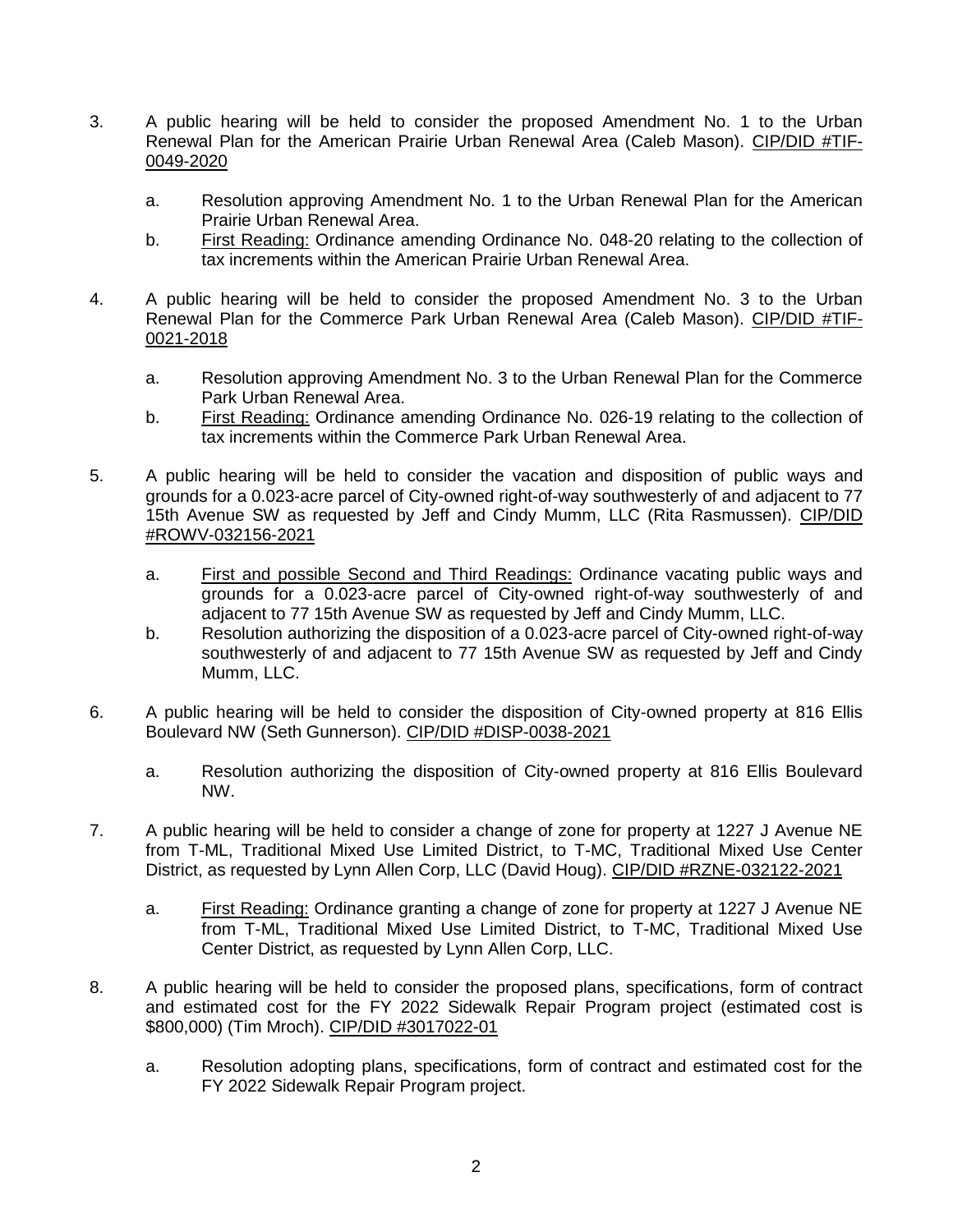- 9. A public hearing will be held to consider the proposed plans, specifications, form of contract and estimated cost for the Tower Terrace Road Reconstruction from approximately 300' East of Edgewood Road to approximately 1,000' West of Miller Road project (estimated cost is \$1,550,000) (Tim Mroch). CIP/DID #301975-03
	- a. Resolution adopting plans, specifications, form of contract and estimated cost for the Tower Terrace Road Reconstruction from approximately 300' East of Edgewood Road to approximately 1,000' West of Miller Road project.

## **PUBLIC COMMENT**

*This is an opportunity for the public to address the City Council on any subject pertaining to Council action scheduled for today. If you wish to speak, place your name on the sign-up sheet on the table outside the Council Chambers and approach the microphone when called upon.*

#### **MOTION TO APPROVE AGENDA**

#### **CONSENT AGENDA**

*These are routine items, some of which are old business and some of which are new business. They will be approved by one motion without individual discussion unless Council requests that an item be removed for separate consideration.*

- 10. Motion to approve the minutes.
- 11. Resolution appointing Brandi Watson as Deputy City Clerk effective August 24, 2021. CIP/DID #CLK004-21
- 12. Resolution authorizing the transfer of \$1,000,000 to the Neighborhood Finance Corporation per the 28E Agreement to address housing and neighborhood revitalization issues. CIP/DID #CD-0038-2018
- 13. Resolution of Support authorizing sponsorship of a Business Financial Assistance Application by Fluid Quip Technologies LLC to the Iowa Economic Development Authority and authorizing local match funds for the creation of new jobs at 5100 Edgewood Road NE. CIP/DID #TIF-0066-2021
- 14. Resolution accepting work and fixing amount to be assessed for the Peace Avenue NW Improvements from Midway Drive to Jacolyn Drive project. **(Paving for Progress)** CIP/DID #3012152-00
- 15. Preliminary resolution for the replacement of sanitary sewer services for the Trail Ridge Road SE from Red Fox Road to Indiandale Road project. **(Paving for Progress)** CIP/DID #3012291-00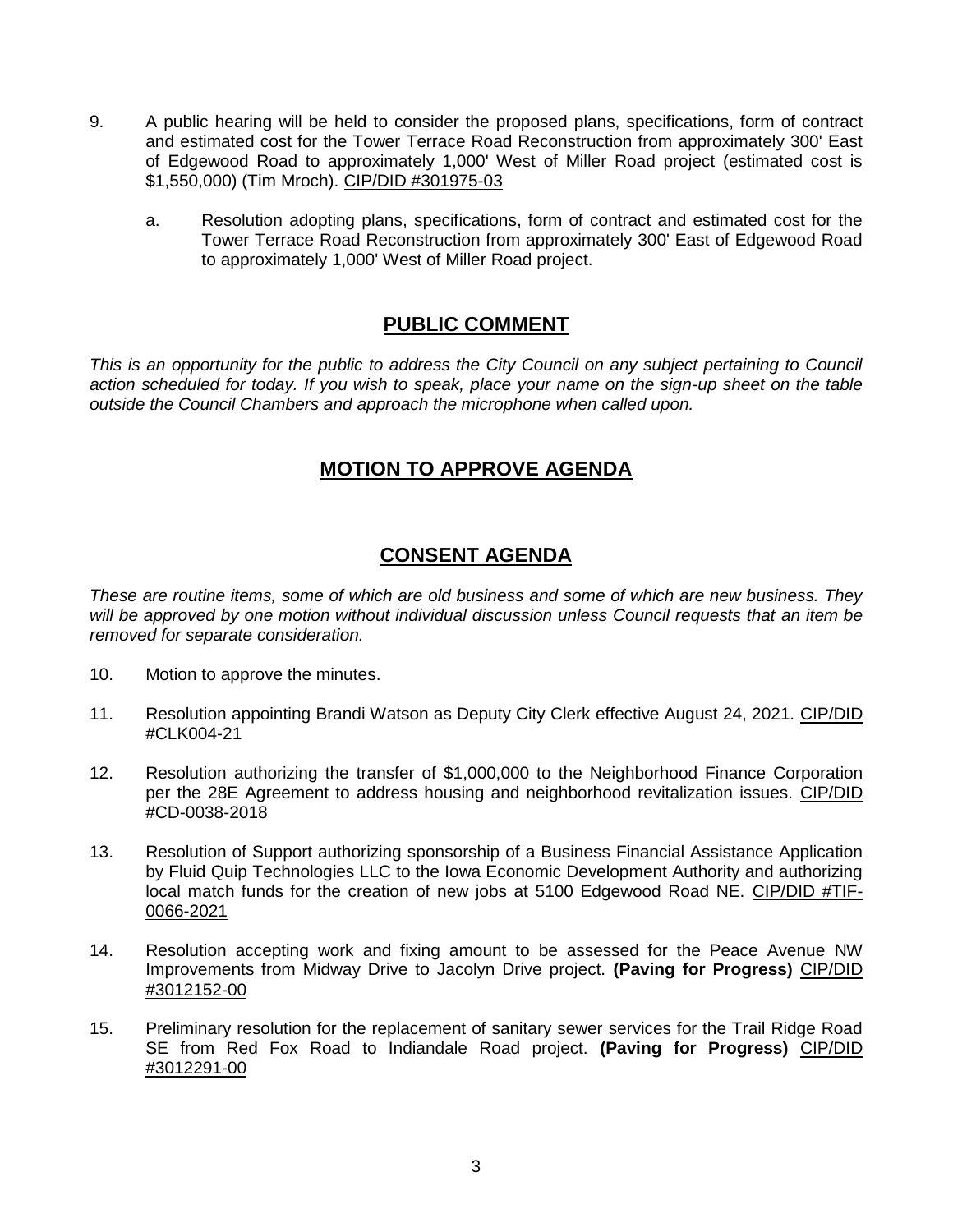- 16. Resolution setting a public hearing for September 14, 2021 to consider the Resolution of Necessity (Proposed) for the construction of the 2022 Sanitary Sewer Service Replacement project. CIP/DID #6550043-00
- 17. Motions setting public hearing dates for:
	- a. August 24, 2021 to consider a proposed loan and disbursement agreement and the issuance of not to exceed \$24,000,000 in Water Revenue Capital Loan Notes. CIP/DID #FIN2021-24
	- b. August 24, 2021 to consider amendments to the Section 8 Housing Choice Voucher Program Public Housing Agency Administrative Plan and Annual Plan. CIP/DID #OB363680
	- c. August 24, 2021 to consider amending the Future Land Use Map in the City's Comprehensive Plan from U-MI, Urban Medium Intensity Area, to U-HI, Urban High Intensity Area, and a change of zone from A-AG, Agricultural District, to S-MR, Suburban Mixed Use Regional Center District, for property at 5130 Ushers Ferry Road NE as requested by Barbara Waterhouse. CIP/DID #RZNE-032173-2021
	- d. August 24, 2021 to consider a change of zone for property at 8105 18th Street SW from A-AG, Agricultural District, to I-GI, General Industrial District, as requested by T & M Land Ventures, LLC. CIP/DID #RZNE-032131-2021
	- e. August 24, 2021 to consider a change of zone for property at 650 Capital Drive SW from S-MR, Suburban Mixed Use Regional Center District, to I-LI, Light Industrial District, as requested by Wright Capital Investment, LLC. CIP/DID #RZNE-032132- 2021
	- f. September 14, 2021 to consider the annexation of territory generally located south of Echo Hill Road and east of C Avenue NE as requested by Larry and Kathy Zieser and the Carl L & Dolores J Zieser Revocable Trust. CIP/DID #ANNX-031992-2021
- 18. Motion approving the beer/liquor/wine applications of: CIP/DID #OB1145716
	- a. Benz Beverage Depot, 501 7th Avenue SE (5-day license for an event).
	- b. Big Discount Liquor, 5427 Center Point Road NE.
	- c. Classic Event Center, 3607 1st Avenue SE (new formerly retail space).
	- d. Crosby's, 1028 3rd Street SE (new formerly Pig and Porter).
	- e. CSPS Hall (Legion Arts), 1103 3rd Street SE.<br>f. El Bajio, 555 Gateway Place SW.
	- El Bajio, 555 Gateway Place SW.
	- g. Hy-Vee C-Store #3, 2300 Bowling Street SW (new adding class E liquor).
	- h. Mai Pho Vietnamese Restaurant, 2315 Edgewood Road SW.
	- i. North Point, 621 Center Point Road NE (adding permanent outdoor service area).
- 19. Resolutions approving:
	- a. Payment of bills. CIP/DID #FIN2021-01
	- b. Payroll. CIP/DID #FIN2021-02
- 20. Resolution thanking the following individual:
	- a. Vote of thanks to Sarah Hinzman for serving on the Parks, Waterways & Recreation Commission. CIP/DID #OB1187380
- 21. Resolutions approving the special event applications for:
	- a. Czech Village Blues (includes road closures) on August 14, 2021. CIP/DID #SPEC-013714-2021
	- b. Drink Local Festival (includes road closures) on August 21, 2021. CIP/DID #SPEC-013716-2021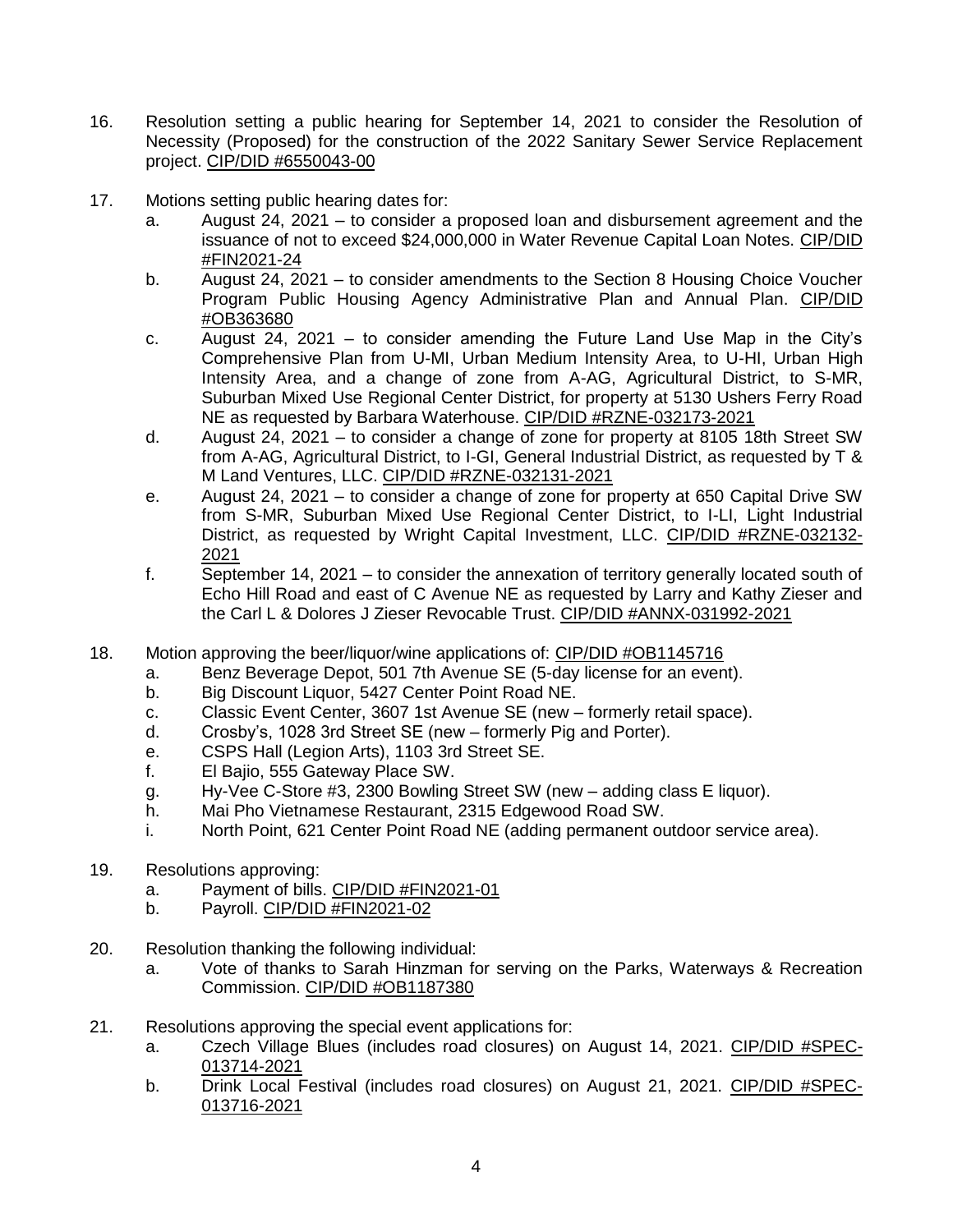- c. Kites on the Avenue (includes road closures) on August 28, 2021. CIP/DID #SPEC-013298-2021
- 22. Resolutions approving assessment actions:
	- a. Intent to assess Solid Waste and Recycling cleanup costs 12 properties. CIP/DID #SWM-014-21
	- b. Levy assessment Solid Waste and Recycling cleanup costs seven properties. CIP/DID #SWM-009-21
	- c. Levy assessment Solid Waste and Recycling delinquent weed mowing charges 23 properties. CIP/DID #FIN2021-07
	- d. Intent to assess Water Division delinguent municipal utility bills 39 properties. CIP/DID #WTR081021-01
- 23. Resolution accepting project, approving Performance Bond and authorizing final payment:
	- a. 16th Avenue SE Roundabout Landscape Improvements project, final payment in the amount of \$9,274.35 and 4-year Performance Bond submitted by Hardscape Solutions of Iowa (original contract amount was \$183,503.76; final contract amount is \$185,486.98). CIP/DID #321551-02
- 24. Resolutions approving final plats:
	- a. CR WPC First Addition for land west of Highway 13 and south of Berry Road in Linn County. CIP/DID #FLPT-031871-2021
	- b. Edgewood Road Industrial Park First Addition for land south of 60th Avenue SW and east of Edgewood Road SW. CIP/DID #FLPT-031931-2021
	- c. Stags Leap Estates Fourth Addition for land north of Petrus Drive NE and east of Council Street NE. CIP/DID #FLPT-030676-2020
	- d. TH Development Fourth Addition for land south of 76th Avenue SW and west of 6th Street SW. CIP/DID #FLPT-032043-2021
	- e. Ushers Ridge Thirteenth Addition for land south of 42nd Street NE and east of Seminole Valley Road NE. CIP/DID #FLPT-030849-2020
- 25. Resolutions authorizing payment of FY22 Economic Development Grants:
	- a. TrueNorth Real Estate, LC. CIP/DID #OB1298825
	- b. Commonwealth Senior Apartments, LP. CIP/DID #OB959319
	- c. Diamond V Mills, Inc. CIP/DID #OB669673
	- d. The Fountains, LLC. CIP/DID #92-12-011
	- e. Avril House, LLC. CIP/DID #OB1300895
	- f. HF Investments, LLC. CIP/DID #OB1089967
	- g. Agile Ventures LLC. CIP/DID #OB811371
	- h. Clockhouse LLC. CIP/DID #OB897672
	- i. Apache Hose & Belting Company, Inc. CIP/DID #OB1344382
	- j. Cedar Real Estate Group III, LLC. CIP/DID #OB838345
	- k. Green Development Sokol, LLC. CIP/DID #OB1098267
	- l. Hunter Companies, LLC. CIP/DID #OB1300915
	- m. 42nd and Edgewood, LLC. CIP/DID #OB1314912
	- n. The Depot Development, LLC. CIP/DID #OB675514
	- o. Center Point Apartments, LLC. CIP/DID #08-DRH-208
	- p. Creekside Apartments, LLC. CIP/DID #08-DRH-208
	- q. Harris Oak Hill, LLC. CIP/DID #08-DRH-208
	- r. Ptero, LC. CIP/DID #OB1378448
	- s. Shadow River, LC. CIP/DID #OB1369853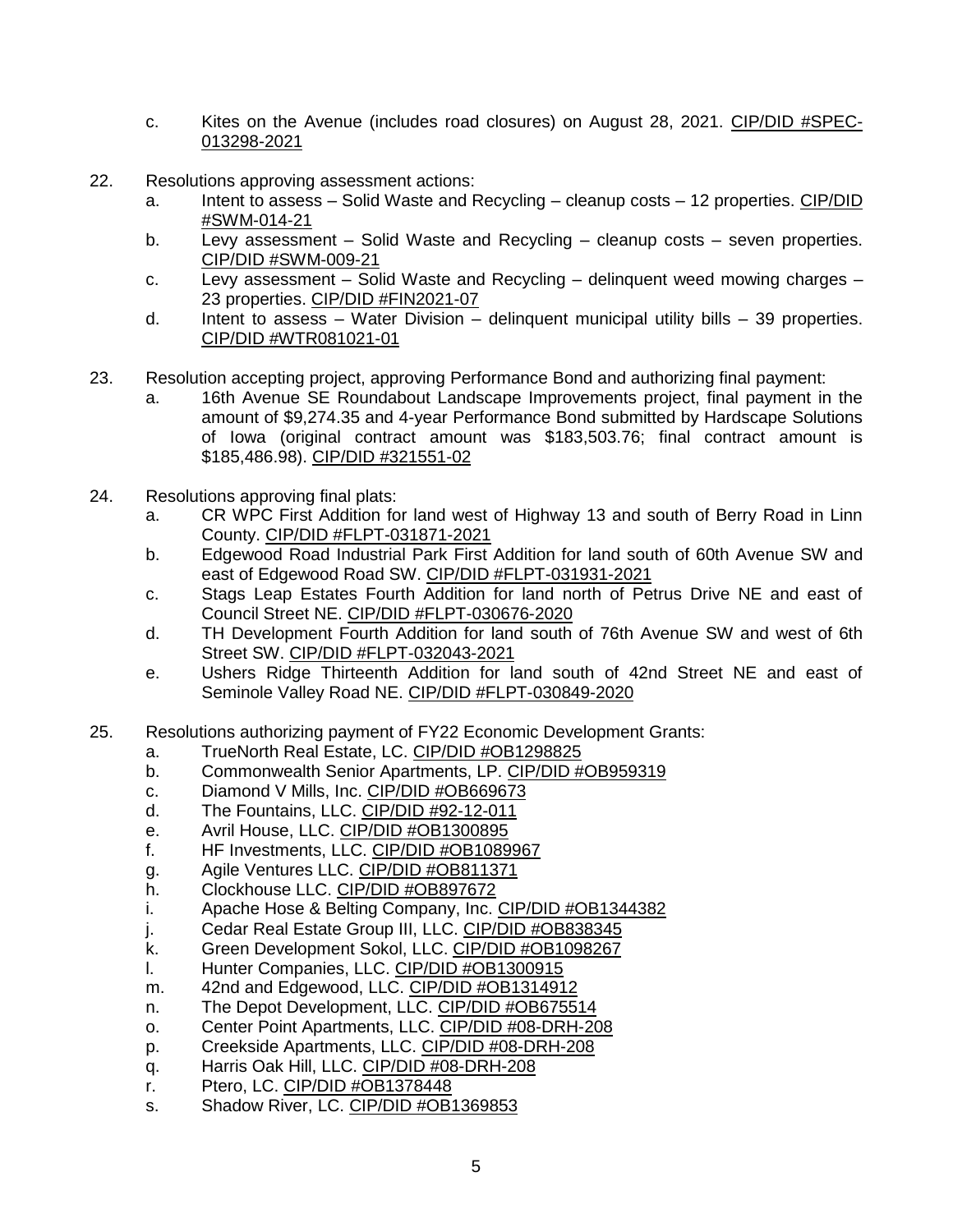- t. Miron Construction Co., Inc. CIP/DID #TIF-0003-2016
- u. OPC Allan Investments, LLC. CIP/DID #TIF-0004-2016
- v. Panda Lin, Inc. CIP/DID #TIF-0005-2016
- w. Rowell Hardware Development, LLC. CIP/DID #OB803706
- x. Kingston Corner, LLC. CIP/DID #OB983052
- y. Knutson, LLC. CIP/DID #OB1292698
- z. Cedar Rapids Senior Living, LLC. CIP/DID #TIF-0006-2016
- aa. Stone Creek Senior Partners LLC. CIP/DID #TIF-0007-2016
- ab. Progression, LC. CIP/DID #TIF-0013-2017
- ac. Lil' Drug Store Products, Inc. CIP/DID #TIF-0012-2017
- ad. Station on First, LLC. CIP/DID #OB687456
- ae. 427 1st Street SE LLC. CIP/DID #OB687456
- af. Newbo Development Group LLC. CIP/DID #DISP-0015-2017
- ag. Pioneer Hi-Bred International, Inc. CIP/DID #TIF-0018-2017
- ah. 9920 Atlantic Prop LLC. CIP/DID #TIF-0021-2018
- ai. CW Sundiver, LLC. CIP/DID #TIF-0022-2018
- aj. H and V Development, LLC. CIP/DID #TIF-0023-2018
- ak. Affordable Housing Network, Inc. CIP/DID #TIF-0035-2019
- al. GRR-DTE, LLC. CIP/DID #OB798997
- am. New Bohemia Station, LLC. CIP/DID #OB803603
- 26. Resolutions approving actions regarding purchases, contracts and agreements:
	- a. Amendment No. 1 to the contract for jetting and cleanout services with Roto-Rooter for additional services for an amount not to exceed \$20,000 (original contract amount was \$150,000; total contract amount with this amendment is \$170,000). CIP/DID #PUR0719-010
	- b. Amendment No. 2 to the contract with Innovative Engineers, Inc. for engineering services for ImOn Ice Arena repairs for the Facilities Maintenance Services Division to reflect the additional cost to correct roof curb structural issues for an amount not to exceed \$9,875 (original contract amount was \$173,750; total contract amount with this amendment is \$234,575). **(Derecho)** CIP/DID #PUR0920-071
	- c. Amendment No. 17 to the contract with Willett Hofmann & Associates Inc. for architectural design services for ADA compliance at Group 2 facilities to extend the contract and add services for an amount not to exceed \$4,141.20 (original contract amount was \$356,700; total contract amount with this amendment is \$552,460.20). CIP/DID #PUR0317-204
	- d. Fire Department purchase of self-contained breathing apparatus units from Sandry Fire Supply, L.L.C. in the amount of \$140,500. CIP/DID #FIR0821-0067
	- e. Fleet Services Division purchase of a one-ton chassis with flatbed from McGrath Automotive in the amount of \$61,427. CIP/DID #PUR0721-008
	- f. Amendment No. 3 to the contract with BDC Group, Inc. for Joint Communication Network emergency maintenance services for the Information Technology Department to increase the volume of work for an amount not to exceed \$550,000 (original contract amount was \$250,000; total contract amount with this amendment is \$800,000). CIP/DID #PUR1019-094
	- g. Contract with Wright Outdoor Solutions for ash tree removal for the Parks and Recreation Department for an annual amount not to exceed \$300,000. CIP/DID #PUR0621-348
	- h. Lease Agreement with VirTra, Inc. for simulated firearm equipment for the Police Department for an amount not to exceed \$51,587. CIP/DID #PUR0621-345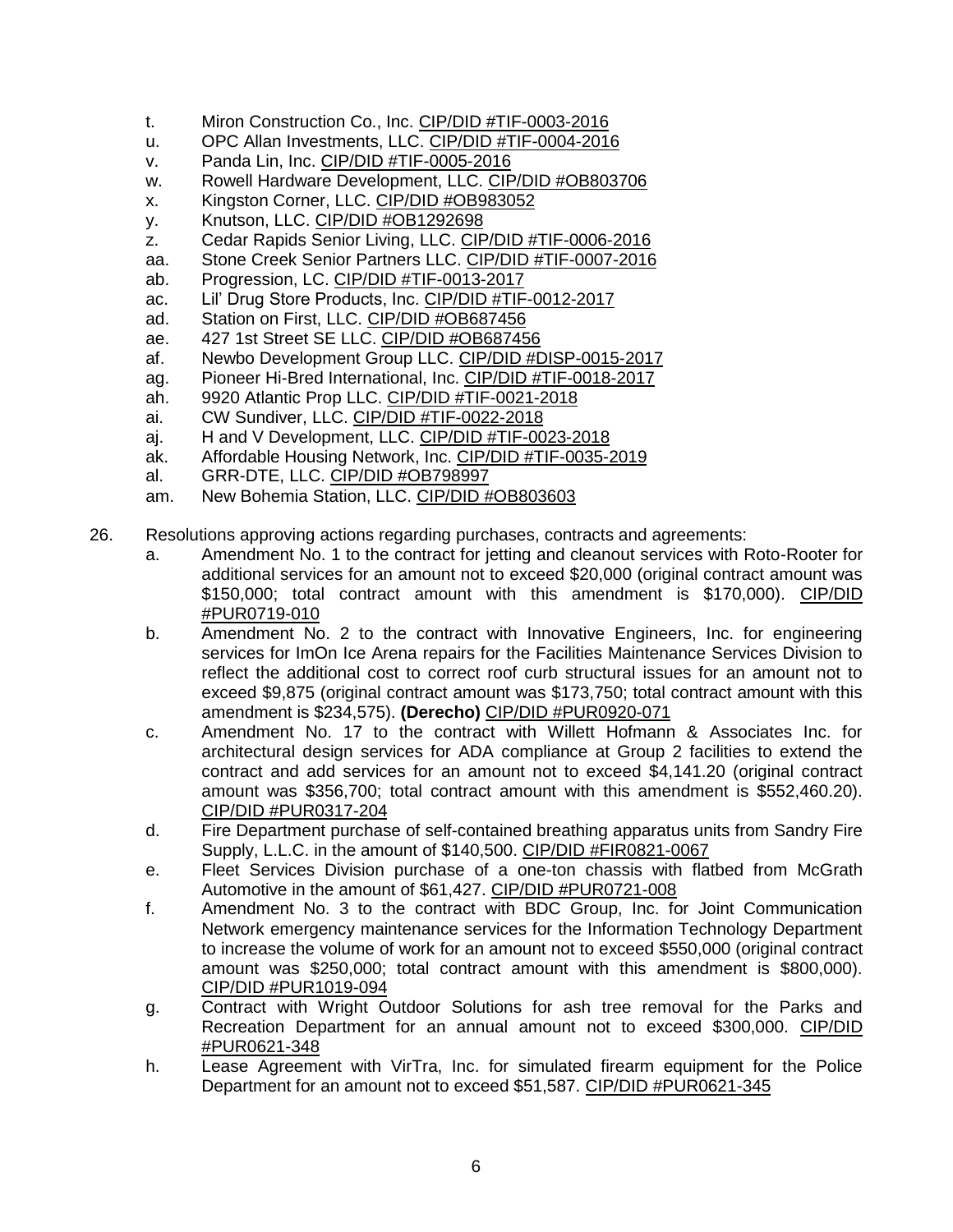- i. Fleet Services Division purchase of a tandem-axle chassis for sewer vacuum body from Truck Country in the amount of \$105,296. CIP/DID #PUR0421-265
- j. Contract with Ferguson Waterworks for the installation of water meter interface units and domestic water meter exchanges in 4,000 residences and businesses for the Water Division for an amount not to exceed \$289,200. CIP/DID #PUR0721-029
- k. Agreement with Cornerstone Government Affairs for an amount not to exceed \$120,000 for federal lobbying services through July 10, 2022. CIP/DID #CM006-21
- l. Amendment No. 5 to the Professional Services Agreement with HDR Engineering, Inc. specifying an increased amount not to exceed \$28,200 for design services in connection with the FY19 Sanitary Sewer Master Plan Update project (original contract amount was \$210,107; total contract amount with this amendment is \$238,307). CIP/DID #6550016-04
- m. Amendment No. 1 to the Professional Services Agreement with HDR Engineering, Inc. to extend the contract term to December 31, 2021 for the Local Limits Study Update project. CIP/DID #611004-18
- n. Amendment No. 16 to the Professional Services Agreement with Stanley Consultants, Inc. specifying an increased amount not to exceed \$4,815,000 for consulting services associated with the Cedar Rapids Flood Mitigation System – East Side Phase 1 Consulting Services project (original contract amount was \$3,959,599; total contract amount with this amendment is \$35,502,448). CIP/DID #331001-02
- o. Change Order No. 10 in the amount of \$5,156.45 with Boomerang Corp. for the Center Point Road NE from 29th Street to J Avenue Intersection Reconstruction and One-Way to Two-Way Conversion project (original contract amount was \$2,362,681.05; total contract amount with this amendment is \$2,484,697.91). **(Paving for Progress)** CIP/DID #3012094-06
- p. Change Order No. 11 in the amount of \$37,852.55 with Boomerang Corp. for the IA 922 from approximately 300' south of 27th Street to 34th Street, 27th Street from A Avenue NE to approximately 250' east of IA 922, 29th Street from Franklin Avenue NE to approximately 200' east of IA 922, CeMar Trail 29th Street NE to Marion City Limit project (original contract amount was \$7,977,886.90; total contract amount with this amendment is \$8,520,811.37). CIP/DID #301240-11
- q. Change Order No. 3 in the amount of \$7,917 with Boomerang Corp. for the Oakland Road NE and Old Marion Road NE from Center Street to Regent Street Pavement Reconstruction project (original contract amount was \$4,848,174.70; total contract amount with this amendment is \$5,020,732.69). **(Paving for Progress)** CIP/DID #3012148-08
- r. Change Order No. 6 in the amount of \$647,850, plus 150 calendar days, with Boomerang Corp. for the Shaver Road NE Bridge Demolition project (original contract amount was \$2,275,279.40; total contract amount with this amendment is \$3,237,422.17). CIP/DID #3314510-50
- s. Change Order No. 10 in the amount of \$95,009.72 with BWC Excavating, LC for the Williams Boulevard SW Improvements from West Corporate Limit to 16th Avenue SW project (original contract amount was \$5,780,118.10; total contract amount with this amendment is \$6,431,580.85). CIP/DID #301968-03
- t. Change Order No. 2 in the amount of \$38,793.10 with Eastern Iowa Excavating & Concrete, LLC for the Council Street NE from Collins Road to Blairs Ferry Road Pavement Rehabilitation project (original contract amount was \$719,373.15; total contract amount with this amendment is \$778,254.93). **(Paving for Progress)** CIP/DID #301873-03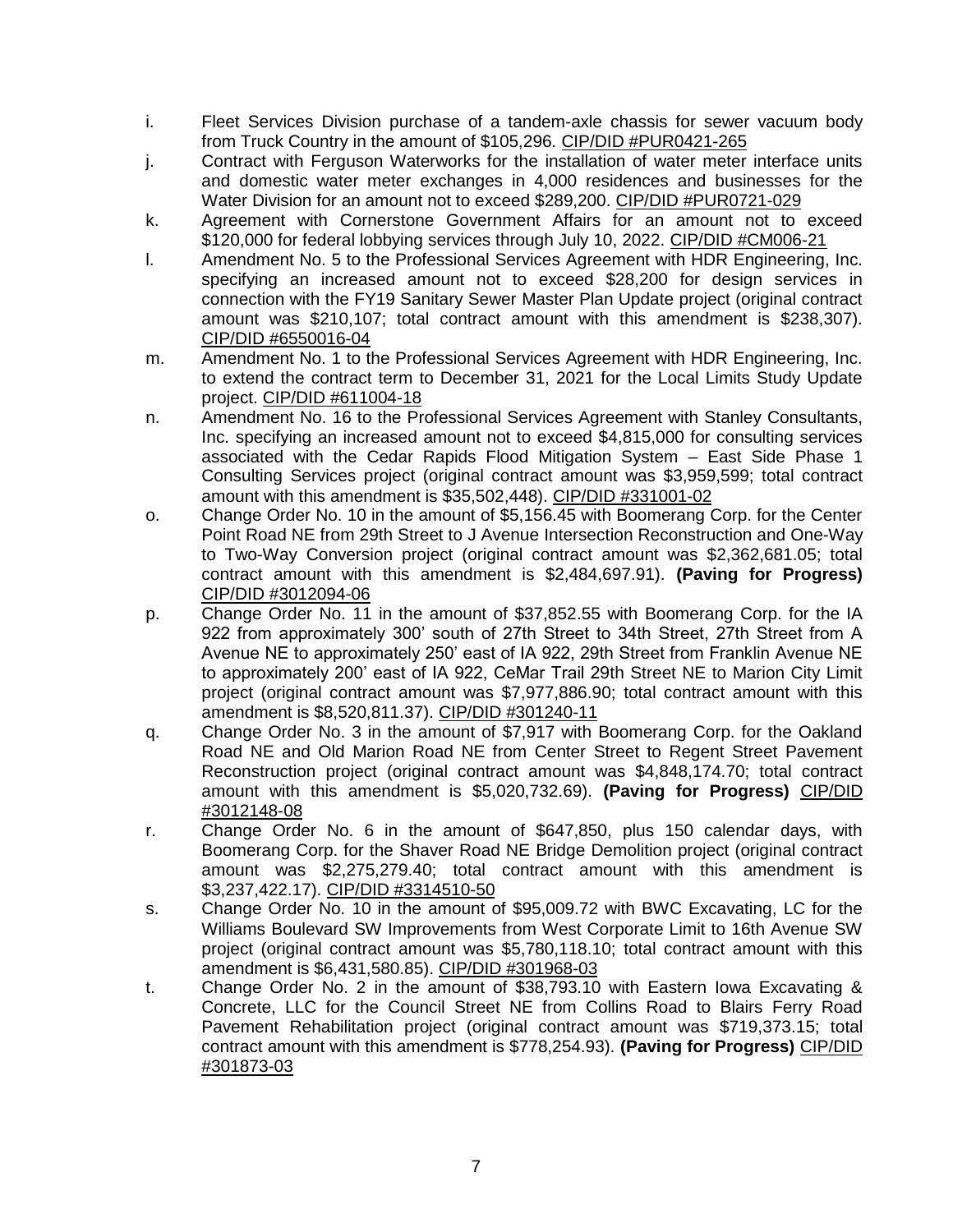- u. Change Order No. 7 in the amount of \$1,592.25 with Iowa Civil Contracting, Inc. for the Bowling Street SW from 50th Avenue to Wilson Avenue Pavement Rehabilitation and Lane Conversion project (original contract amount was \$1,977,451.78; total contract amount with this amendment is \$2,250,362.88). **(Paving for Progress)** CIP/DID #3012310-02
- v. Change Order No. 4 in the amount of \$24,258.10 with Peak Construction Group, Inc. for the NE Quadrant Parks ADA Compliance project (original contract amount was \$2,554,000; total contract amount with this amendment is \$3,752,566.30). CIP/DID #PUR1019-091
- w. Change Order No. 6 in the amount of \$25,760 with Peterson Contractors, Inc. for the 3rd Avenue SE Stoplog Closure Structure project (original contract amount was \$1,773,800; total contract amount with this amendment is \$1,897,032.02). CIP/DID #3315510-51
- x. Change Order No. 4 in the amount of \$5,965, plus one additional working day, with Peterson Contractors, Inc. for the Edgewood Road NW Portland Cement Concrete Trail from the Cedar River to Ellis Road project (original contract amount was \$563,207.50; total contract amount with this amendment is \$617,293.28). CIP/DID #325036-03
- y. Change Order No. 9 in the amount of \$1,552.12 with Rathje Construction Company for the 34th Street SE Bridge Replacement and Roadway Improvements project (original contract amount was \$1,309,533.25; total contract amount with this amendment is \$1,354,580.75). **(Paving for Progress)** CIP/DID #304361-04
- z. Change Order No. 7 in the amount of \$11,072.71 with Rathje Construction Company for the E Avenue NW Pavement Rehabilitation from West Post Road to Shetland Drive project (original contract amount was \$1,265,441.05; total contract amount with this amendment is \$1,561,859.14). **(Paving for Progress)** CIP/DID #3012187-03
- aa. Change Order No. 14 in the amount of \$7,072.28 with Rathje Construction Company for the O Avenue NW Improvements Phase II & III from Edgewood Road NW to 16th Street NW project (original contract amount was \$8,571,345.88; total contract amount with this amendment is \$9,134,201.64). **(Paving for Progress)** CIP/DID #3012121-03
- ab. Change Order No. 7 in the amount of \$7,195.84 with Rinderknecht Associates, Inc. for the Floodwall / McGrath Amphitheater Restroom and Storage Building project (original contract amount was \$4,196,997.59; total contract amount with this amendment is \$4,442,992.48). CIP/DID #3312530-30
- ac. Change Order No. 4 in the amount of \$18,103.70 with Tschiggfrie Excavating Co. for the 2020 Bridge Repair project (original contract amount was \$404,402.75; total contract amount with this amendment is \$740,791.73). CIP/DID #305141-01
- ad. Change Order No. 24 in the amount of \$23,853.36 with WRH, Inc. for the Quaker Oats Flood Control System project (original contract amount was \$14,450,000; total contract amount with this amendment is \$17,028,092.53). CIP/DID #3314520-30
- ae. Change Order No. 2 in the amount of \$68,776.54 with WRH, Inc., for the Water Pollution Control Ash Slurry Pipeline Replacement project (original contract amount was \$1,123,000; total contract amount with this amendment is \$1,191,776.54). CIP/DID #6150052-02
- af. Partial final payment in the amount of \$150,000 to Rinderknecht Associates, Inc. for the Floodwall / McGrath Amphitheater Restroom and Storage Building project (original contract amount was \$4,196,997.59; total contract amount with this payment is \$4,442,992.48). CIP/DID #3312530-30
- ag. Grant application to the Iowa Department of Transportation for the Transportation Safety Improvement Program for improvements at the Bowling Street and Wilson Avenue SW intersection. CIP/DID #325072-00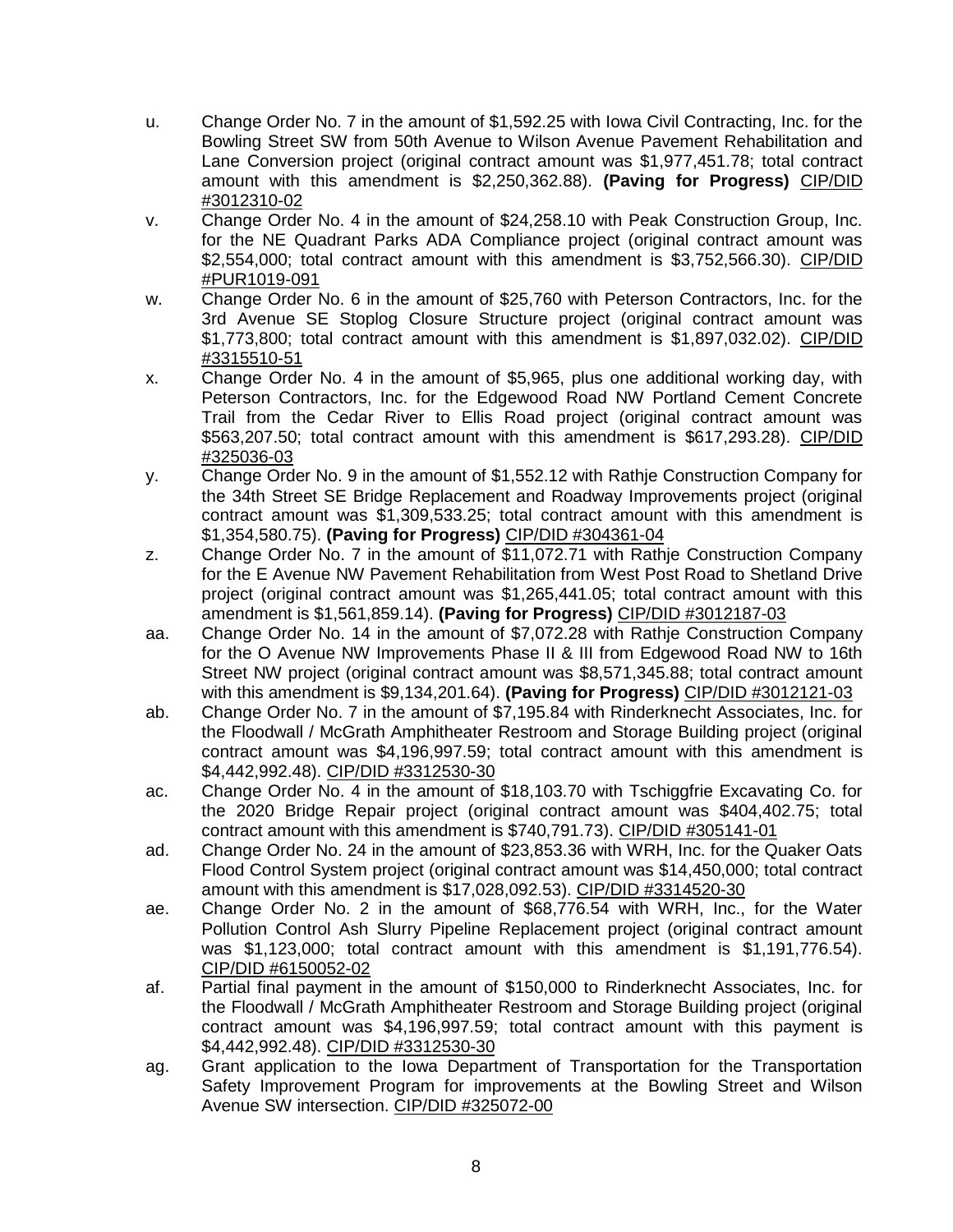- ah. Grant application to the Iowa Department of Transportation for the Transportation Safety Improvement Program for improvements at the Mount Vernon Road/8th Avenue and 10th Street SE intersection. CIP/DID #301956-00
- ai. Cooperative Funding Agreement with the Iowa Department of Natural Resources for an amount not to exceed \$525,000 for the Cedar Lake North Shore & Levee Construction project. CIP/DID #3314500-00
- aj. Memorandum of Understanding with Cargill, Inc. for shared construction costs of the Cedar River Flood Control System. CIP/DID #3317500-00
- ak. Amending the Non-Franchise Utility License Agreement and Utility Extension Agreement with Swisher 50, LLC to permit construction of sewer force main along the right-of-way of Highway 965 from the end of an existing gravity sewer. CIP/DID #FLPT-028893-2019
- al. Waiver of Conflict of Interest with Shuttleworth & Ingersoll P.L.C. for its legal representation of Paul and Nicole Hynek in connection with the acquisition of property at 3400 Walford Road in Swisher by the Cedar Rapids Airport Commission. CIP/DID #41-21-515286
- am. Amendment No. 1 to the Development Agreement with Skogman Construction of Iowa, Inc. for its headquarters facility at 417 1st Avenue SE. CIP/DID #TIF-0020-2018
- an. Accepting a Warranty Deed for right-of-way from Discovery Living, Inc., for land at 1015 Old Marion Road NE in connection with the Oakland Road NE and Old Marion Road NE from Center Street to Regent Street Pavement Reconstruction project. **(Paving for Progress)** CIP/DID #3012148
- ao. Agreement for Access and Roadway Construction to City Sewer Facilities with Rockwell Collins, Inc., in the amount of \$1 for vacant land east of Greenfield Street NE in connection with the Sewer Facilities project. CIP/DID #655990-00
- ap. Agreement for Temporary Construction Easement in the amount of \$1,100 with SFD, LLC, and accepting a Tenant Purchase Agreement in the amount of \$50 from Pro Video, Inc., for land at 600 1st Avenue NW in connection with the 6th Street NW, from 1st Avenue W to F Avenue NW project. **(Paving for Progress)** CIP/DID #301963-00
- aq. Purchase Agreement and Temporary Construction Easement in the amount of \$2,135 from Apache Hose & Belting Company, Inc., for land at 4805 Bowling Street SW in connection with the Bowling Street SW from 50th Avenue to Wilson Avenue Sidewalk Infill project. CIP/DID #301876-00
- ar. Agreement for Temporary Construction Easement in the amount of \$5,550 from F2 Investments, LLC for land at 4935 Bowling Street SW in connection with the Bowling Street SW from 50th Avenue to Wilson Avenue Sidewalk Infill project. CIP/DID #301876-00
- as. Purchase Agreement in the amount of \$5,150 and accepting a Temporary Turnaround Easement from Ronald Bedford and Frances Roushar for property at 1221 Norwood Drive SE. CIP/DID #54105-00
- at. Purchase Agreement in the amount of \$7,360 and accepting a Temporary Turnaround Easement from Timothy Jordan for property at 1229 Norwood Drive SE. CIP/DID #542105
- au. Purchase Agreement in the amount of \$950 and accepting a Temporary Turnaround Easement from Jane Ray for property at 4225 Dalewood Avenue SE. CIP/DID #542105-00
- av. Agreement for Temporary Construction Easement with James and Judy Ridgway in the amount of \$65 for land at 385 15th Avenue SW in connection with the 15th Avenue SW from 4th Street to C Street Rehabilitation project. **(Paving for Progress)** CIP/DID #3012100-00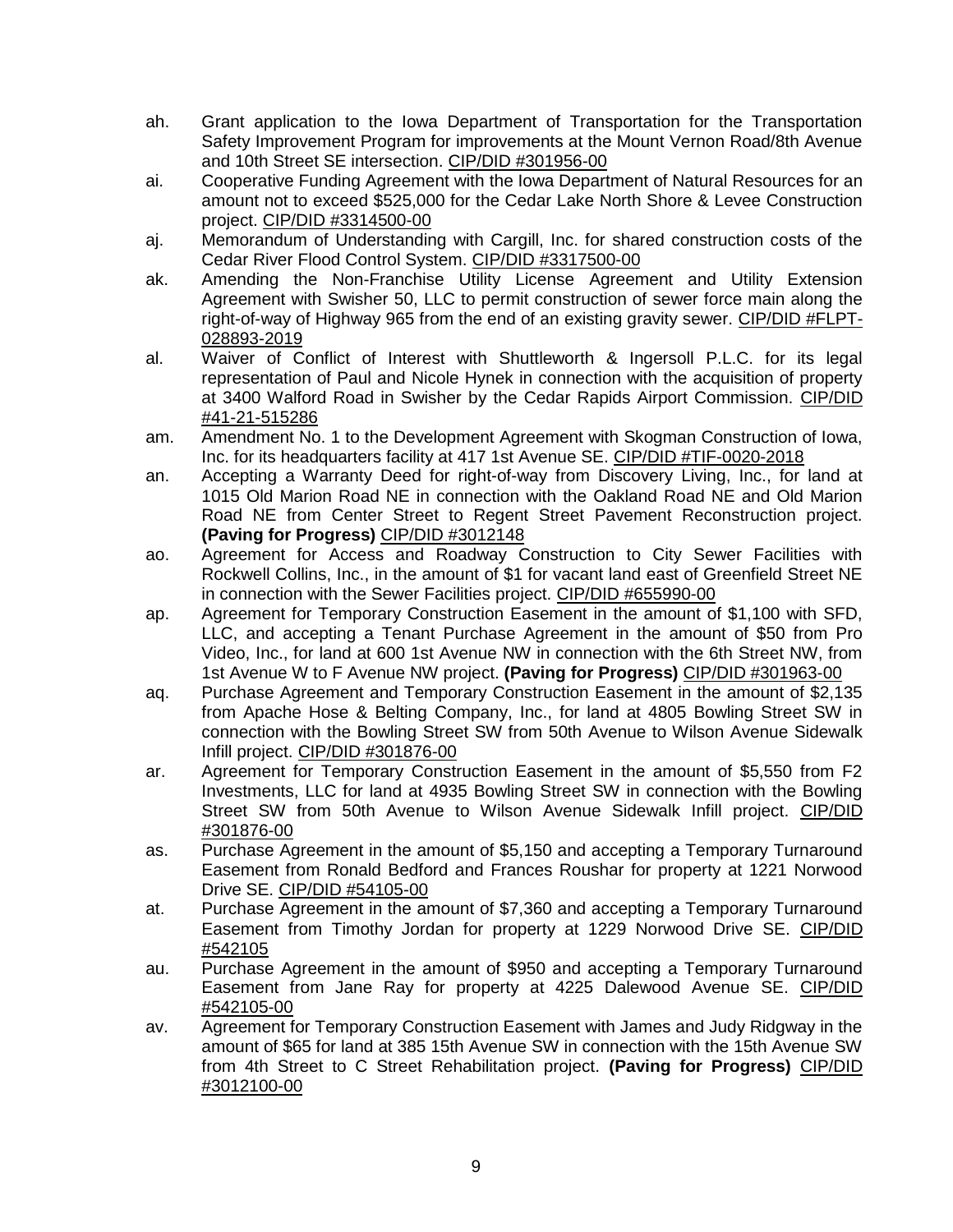- aw. Encroachment Agreement to permit the construction of a chain link fence to encroach onto public utility and drainage easements at 7501 Westbury Drive NE as requested by David Heiderscheit. CIP/DID #ENCR-012424-2021
- ax. Encroachment Agreement to permit the construction of a chain link fence to encroach onto public utility, drainage and sidewalk easements at 3400 Ardsley Lane SW as requested by Caitlynn Young. CIP/DID #ENCR-013658-2021
- ay. Settlement and Release Agreement in the amount of \$50,000 with Howard Cones in connection with Iowa District Court for Linn County Case No. LACV095695. CIP/DID #ATT000025
- az. Awarding and approving contract in the amount of \$5,512,876.79, bond and insurance of General Constructors, Inc. for the NCSML Floodwall & 16th Ave SW Road Gate project (estimated cost was \$7,900,000). CIP/DID #3313520-30
- ba. Awarding and approving contract in the amount of \$18,359,172.85, bond and insurance of Peterson Contractors, Inc. for the Cedar Lake North Shore & Levee Construction project (estimated cost was \$20,840,000). CIP/DID #3314510-20
- bb. Amending Resolution No. 1086-07-21 to revise the incentive value to \$6,000 and the total award to \$394,377 to Possibilities Unlimited, LLC for the Derecho Sidewalk, Driveway, and Miscellaneous Pavement Repairs project. CIP/DID #333085-01

## **REGULAR AGENDA**

- 27. Report on bids for the Northwest Water Treatment Plant Softening Basin Addition project (estimated cost is \$15,790,000) (Jonathan Mouw). CIP/DID #6250072-03
- 28. Report on bids for the A Street SW from 1st Street to Bowling Street Sanitary Sewer Lining project (estimated cost is \$3,220,000) (Doug Wilson). CIP/DID #6550077-02
	- a. Resolution awarding and approving contract in the amount of \$2,135,995.05, bond and insurance of Insituform Technologies USA, LLC for the A Street SW from 1st Street to Bowling Street Sanitary Sewer Lining project.
- 29. Report on bids for the Ellis Golf Course Clubhouse project (estimated cost is \$2,100,000) (Scott Hock). **(Derecho)** CIP/DID #PUR0521-286
	- a. Resolution awarding and approving contract in the amount of \$2,567,741, bond and insurance of Septagon Construction Co., Inc. for the Ellis Golf Course Clubhouse project.
- 30. Presentation and Resolution authorizing a \$1,000,000 grant from American Rescue Plan Act funding to the Housing Fund for Linn County's PATCH Program for repairs or forgivable loans to low-to-moderate income residents with remaining derecho damage (Jennifer Pratt). CIP/DID #CD-0074-2021